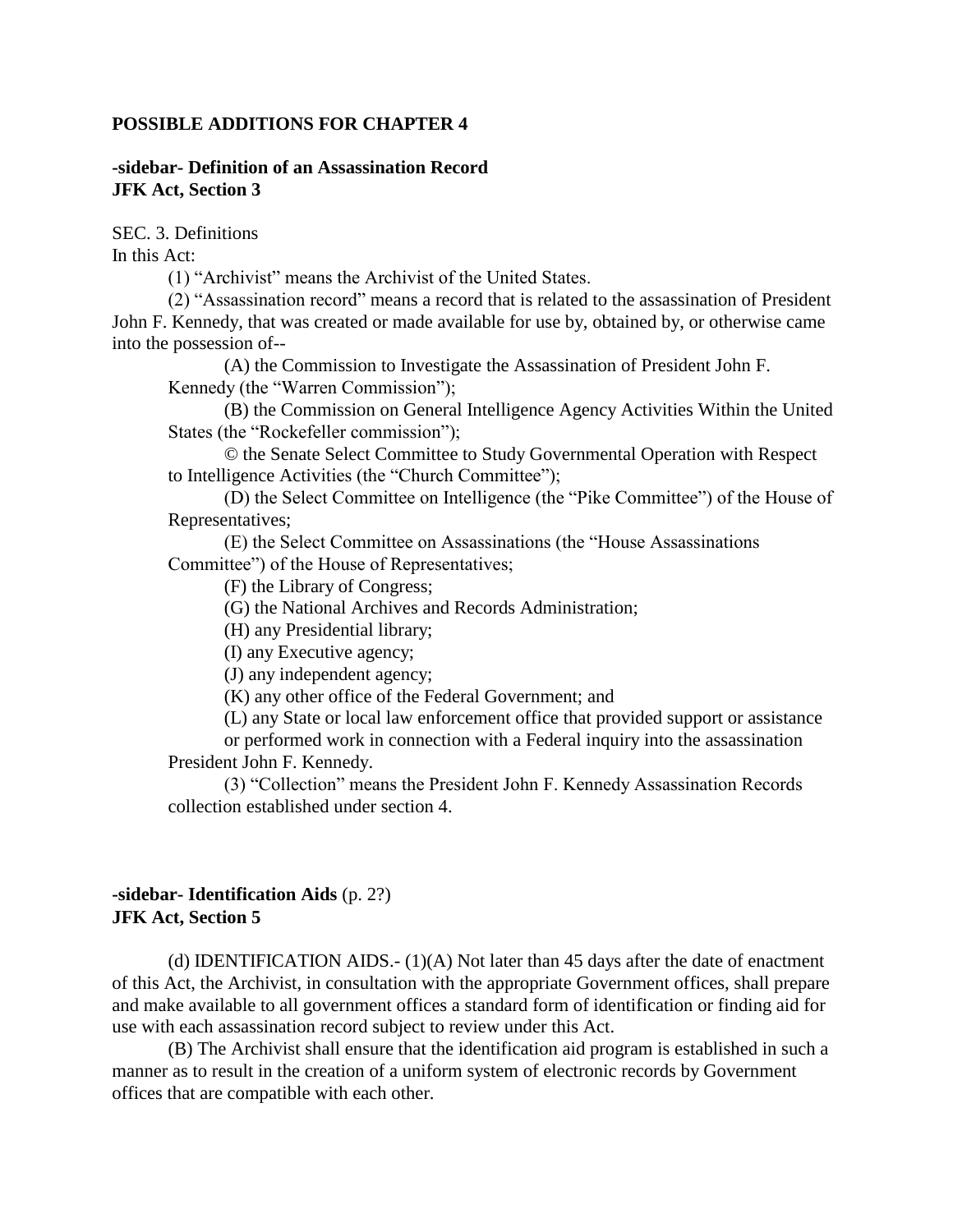(2) Upon completion of an identification aid, a Government office shall-

(A) attach a printed copy to the record it describes;

(B) transmit to the Review Board a printed copy; and

(C ) attach a printed copy to each assassination record it describes when it is transmitted to the Archivist.

(3) Assassination records which are in the possession of the National Archives on the date of enactment of this Act, and which have been publicly available in their entirety without redaction, shall be made available in the Collection without any additional review by the Review Board or another authorized office under this Act, and shall not be required to have such an identification aid unless required by the Archivist.

# **-final paragraph of section B**

Tracking each document in a large collection of records such as the JFK collection is alien to conventional archival practice that ... But NARA created the JFK database in response to the requirement mandated by Congress to ensure accountability for each record- and ultimately for each postponement in each record. The database became a mechanism for the agencies, the Review Board, NARA and the public to track the review of records in the JFK collection and a tool for the public to gain access to the collection.

# **-sidebar -Referrals (section G,2, p.8?) REPORT of the COMMISSION ON PROTECTING AND REDUCING GOVERNMENT SECRECY. March 3, 1997. p. 62.**

Current Procedures for processing records with multiple equities are expensive and complex. An agency referring classified records to another agency for its review must make copies of the records and specially package and transport them in compliance with security procedures (which, depending on the records' classification levels, can range from sending them via registered mail to having them personally transferred to a government courier by a staff person with appropriate clearances). This process is repeated for every record that contains agency equities and can occur multiple times if a single document needs to be referred to more than one agency and also when that record is returned to the referring agency only partly declassified. At every step of this process, additional costs are incurred. Not only is the process burdensome and costly for agencies, but there are no deadlines by which agencies must respond to such referrals. The result can be lengthy delays before a review is completed and information released to the public.